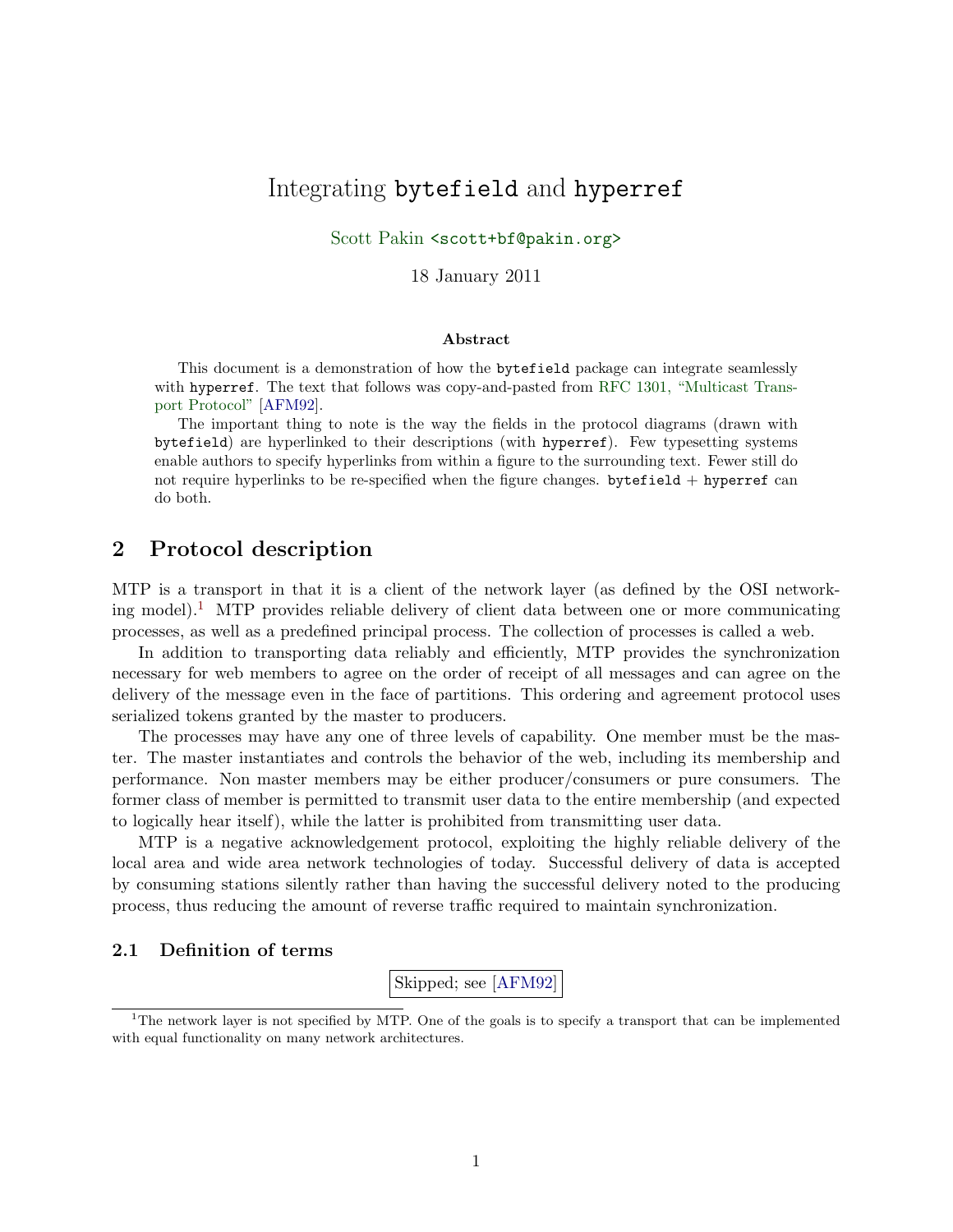## 2.2 Packet format

An MTP packet consists of a transport protocol header followed by a variable amount of data. The protocol header, shown in Figure [1,](#page-1-0) is part of every packet. The remainder of the packet is either user data (packet type  $=$  data) or additional transport specific information. The fields in the header are statically defined as n-bit wide quantities. There are no undefined fields or fields that may at any time have undefined values. Reserved fields, if they exist, must always have a value of zero.



<span id="page-1-0"></span>Figure 1: MTP packet format

## <span id="page-1-1"></span>2.2.1 Protocol version

The first 8 bits of the packet are the protocol version number. This document describes version 1 of the Multicast Transport Protocol and thus the version field has a value of 0x01.

## <span id="page-1-2"></span>2.2.2 Packet type and modifier

The second byte of the header is the packet type and the following byte contains the packet type modifier. Typical control message exchanges are in a request/response pair. The modifier field simplifies the construction of responses by permitting reuse of the incoming message with minimal modification. The following table gives the packet type field values along with their modifiers. The modifiers are valid only in the context of the type. In the prose of the definitions and later in the document, the syntax for referring to one of the entries described in the following table will be type[modifier]. For example, a reference to data[eow] would be a packet of type data with an end of window modifier.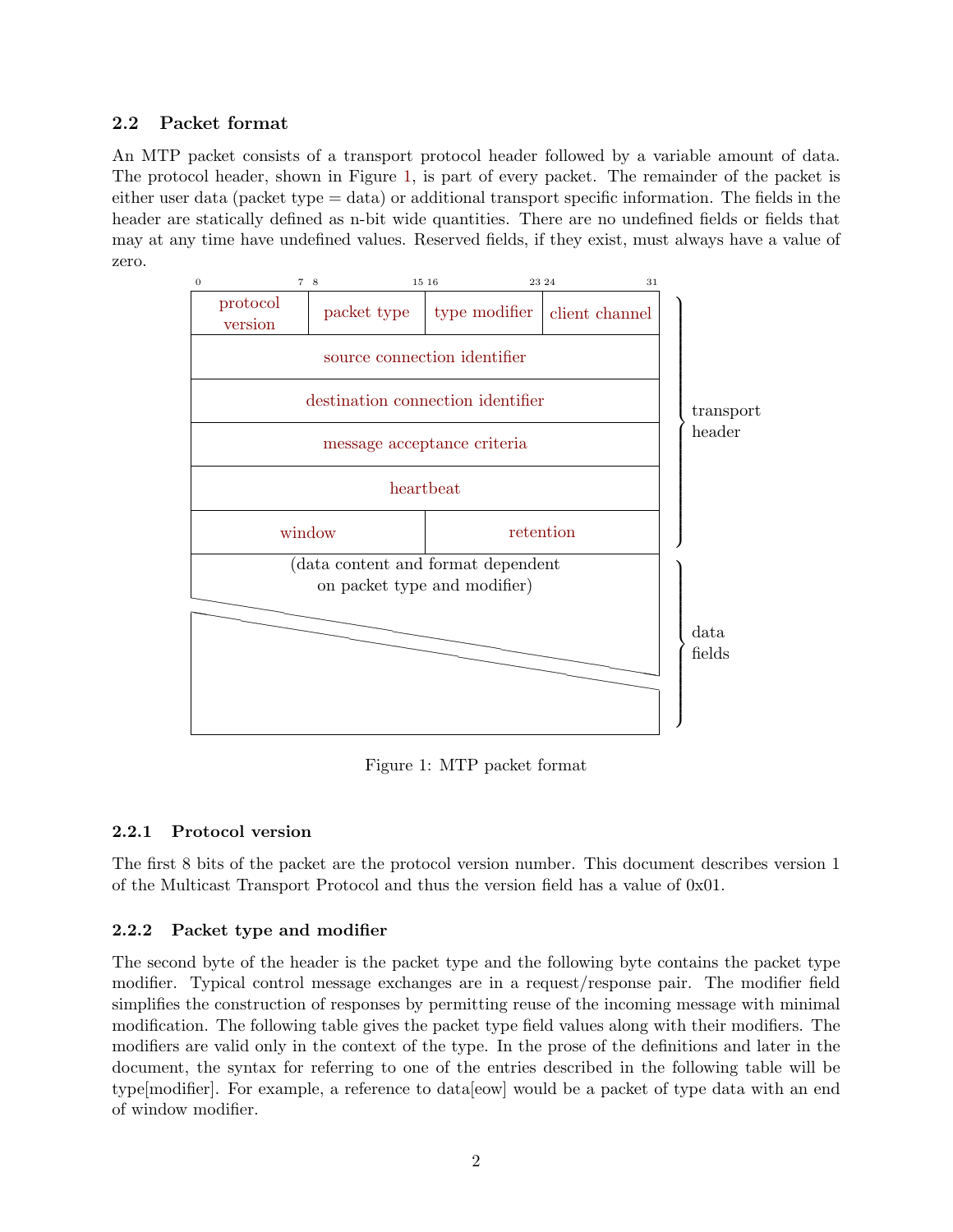| type     | modifier            | description                                                                                                                                                                                                                                                                                                                                                                                                                                             |
|----------|---------------------|---------------------------------------------------------------------------------------------------------------------------------------------------------------------------------------------------------------------------------------------------------------------------------------------------------------------------------------------------------------------------------------------------------------------------------------------------------|
| data(0)  | data(0)             | The packet is one that contains user information. Only the<br>process possessing a transmit token is permitted to send<br>data unless specifically requested to retransmit previously<br>transmitted data. All packets of type data are multicast to<br>the entire web.                                                                                                                                                                                 |
|          | $\text{eow}(1)$     | A data packet with the eow (end of window) modifier set<br>indicates that the transmitter intends to send no more pack-<br>ets in this heartbeat either because it has sent as many as<br>permitted given the window parameter or simply has no<br>more data to send during the current heartbeat. This is not<br>client information but rather a hint to be used by transport<br>providers to synchronize the computation and transmission<br>of naks. |
|          | eom(2)              | Data [com] marks the end of the message to the consumers,<br>and the surrendering of the transmit token to the master.<br>And like a data [eow] a data [eom] packet implies the end of<br>window.                                                                                                                                                                                                                                                       |
| nak(1)   | request(0)          | A nak request packet is a consumer requesting a retrans-<br>mission of one or more data packets. The data field contains<br>an ordered list of packet sequence numbers that are being<br>requested. Naks of any form are always unicast.                                                                                                                                                                                                                |
|          | $\text{deny}(1)$    | A nak [deny] message indicates that the producer source of<br>the nak [deny]) cannot retransmit one or more of the packets<br>requested. The process receiving the nak deny must report<br>the failure to its client.                                                                                                                                                                                                                                   |
| empty(2) | dally(0)            | An empty dally packet is multicast to maintain synchro-<br>nization when no client data is available.                                                                                                                                                                                                                                                                                                                                                   |
|          | cancel(1)           | If a producer finds itself in possession of a transmit token<br>and has no data to send, it may cancel the token request<br>by multicasting an empty[cancel] message.                                                                                                                                                                                                                                                                                   |
|          | hibernate $(2)$     | If the master possesses all of the web's transmit tokens and<br>all outstanding messages have been accepted or rejected,<br>the master may transmit empty [hibernate] packets at a rate<br>significantly slower than indicated by the web's value of<br>heartbeat.                                                                                                                                                                                      |
| join(3)  | request(0)          | A join request packet is sent by a process wishing to join a<br>web to the web's unknown TSAP (see section 2.2.5).                                                                                                                                                                                                                                                                                                                                      |
|          | $\text{confirm}(1)$ | The join [confirm] packet is the master's confirmation of the<br>destination's request to join the web. It will be unicast by<br>the master (and only the master) to the station that sent<br>the join request.                                                                                                                                                                                                                                         |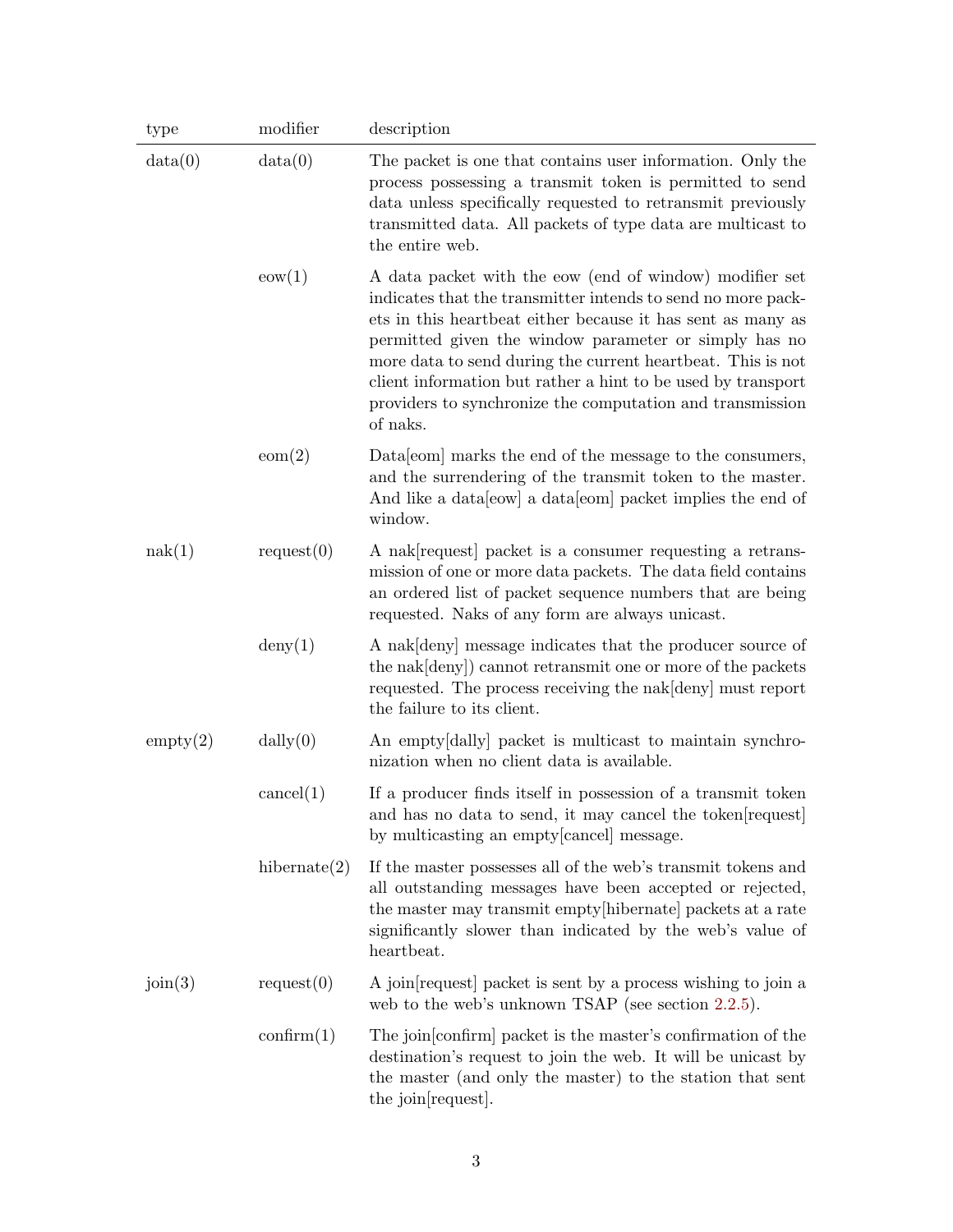|             | $\text{deny}(2)$    | A join deny packet indicates permission to join the web was<br>denied. It may only be transmitted by the master and will<br>be unicast to the member that sent the join request.                                                                                                                                                                                                                                                                                                                           |
|-------------|---------------------|------------------------------------------------------------------------------------------------------------------------------------------------------------------------------------------------------------------------------------------------------------------------------------------------------------------------------------------------------------------------------------------------------------------------------------------------------------------------------------------------------------|
| quit(4)     | request(0)          | A quit request may be unicast to the master by any mem-<br>ber of the web at any time to indicate the sending process<br>wishes to withdraw from the web. Any member may uni-<br>cast a quit to another member requesting that the destina-<br>tion member quit the web due to intolerable behavior. The<br>master may multicast a quit requiring that the en-<br>tire web disband. The request will be multicast at regular<br>heartbeat intervals until there are no responses to retention<br>requests. |
|             | $\text{confirm}(1)$ | quit[confirm] packet is the<br>indication<br>The<br>that<br>a<br>quit request has been observed and appropriate local ac-<br>tion has been taken. Quit [confirm] are always unicast.                                                                                                                                                                                                                                                                                                                       |
| token(5)    | request(0)          | A token request is a producing member requesting a trans-<br>mit token from the master. Such packets are unicast to the<br>master.                                                                                                                                                                                                                                                                                                                                                                         |
|             | $\text{confirm}(1)$ | The token confirm packet is sent by the master to assign<br>the transmit token to a member that has requested it. to-<br>ken confirm will be unicast to the member being granted<br>the token.                                                                                                                                                                                                                                                                                                             |
| isMember(6) | request(0)          | An isMember request is soliciting verification that the tar-<br>get member is a recognized member of the web. All forms<br>of the isMember packet are unicast to a specific member.                                                                                                                                                                                                                                                                                                                        |
|             | $\text{confirm}(1)$ | IsMember confirm packets are positive responses to isMem-<br>ber[requests].                                                                                                                                                                                                                                                                                                                                                                                                                                |
|             | $\text{deny}(2)$    | If the member receiving the isMember request cannot con-<br>firm the target's membership in the web, it responds with<br>a isMember[deny].                                                                                                                                                                                                                                                                                                                                                                 |

## <span id="page-3-0"></span>2.2.3 Subchannel

The fourth byte of the transport header contains the client's subchannel value. The default value of the subchannel field is zero. Semantics of the subchannel value are defined by the transport client and therefore are only applicable to packets of type data. All other packet types must have a subchannel value of zero.

## <span id="page-3-1"></span>2.2.4 Source connection identifier

The source connection identifier field is a 32 bit field containing a transmitting system unique value assigned at the time the transport is created. The field is used in identifying the particular transport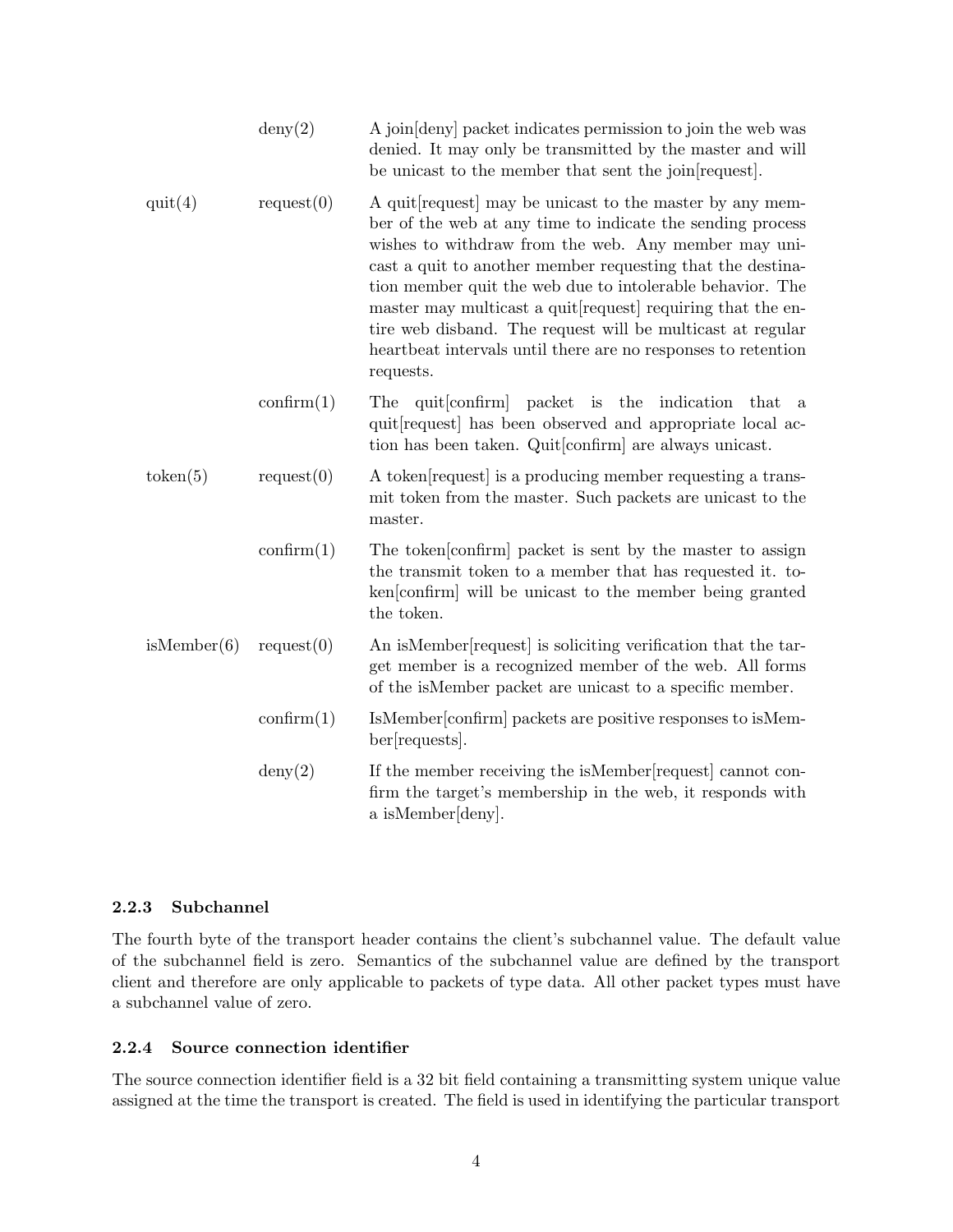instantiation and is a component of the TSAP. Every packet transmitted by the transport must have this field set.

#### <span id="page-4-2"></span><span id="page-4-0"></span>2.2.5 Destination connection identifier

The destination connection identifier is the 32 bit identifier of the target transport. From the point of view of a process sending a packet, there are three types of destination connection identifiers. First, there is the unknown connection identifier (0x00000000). The unknown value is used only as the destination connection identifier in the join[request] packet.

Second, there is the multicast connection identifier gleaned from the join[confirm] message sent by the master. The multicast connection identifier is used in conjunction with the multicast NSAP to form the destination TSAP of all packets multicast to the entire web.<sup>[2](#page-4-3)</sup>

The last class of connection identifier is a unicast identifier and is used to form the destination TSAP when unicasting packets to individual members. Every member of the web has associated with it a unicast connection identifier that is used to form its own unicast TSAP.

#### <span id="page-4-1"></span>2.2.6 Message acceptance

MTP ensures that all processes agree on which messages are accepted and in what order they are accepted. The master controls this aspect of the protocol by controlling allocation of transmit tokens and setting the status of messages. Once a token for a message has been assigned (see section 3.2.1) the master sets the status of that message according to the following rules [\[AFM91\]](#page-6-1):

- If the master has seen the entire message (i.e., has seen the data [eom] and all intervening data packets), the status is accepted.
- If the master has not seen the entire message but believes the message sender is still operational and connected to the master (as determined by the master), the status is pending.
- If the master has not seen the entire message and believes the sender to have failed or partitioned away, the status is rejected.

Message status is carried in the message acceptance record (see Figure [2\)](#page-5-3) of every packet, and processes learn the status of earlier messages by processing this information.

<span id="page-4-4"></span>The acceptance criteria is a multiple part record that carries the rules of agreement to determine the message acceptance. The most significant 8 bits is a flag that, if not zero, indicates synchronization is required. The field may vary on a per message basis as directed by producing transport's client. The default is that no synchronization is required.

<span id="page-4-5"></span>The second part of the record is a 12 element vector that represents the status of the last 12 messages transmitted into the web.

Each element of the array is two bits in length and may have one of three values:  $\text{accepted}(0)$ , pending(1) or rejected(2). Initially, the bit mask is set to all zeros. When the token for message m is transmitted, the first (left-most) element of the vector represents the the state of message  $m-1$ , the second element of the vector is the status of message  $m-2$ , and so forth. Therefore the status of the last 12 messages are visible, the status of older messages are lost, logically by shifting the elements out of the vector. Only the master is permitted to set the status of messages. The master is not permitted to shift a status of pending beyond the end of the vector. If that situation arises,

<span id="page-4-3"></span><sup>2</sup>There's only one such multicast connection identifier per web. If there are multiple processes on the same machine participating in a web, the transport must descriminate between those processes by using the connnection identifier.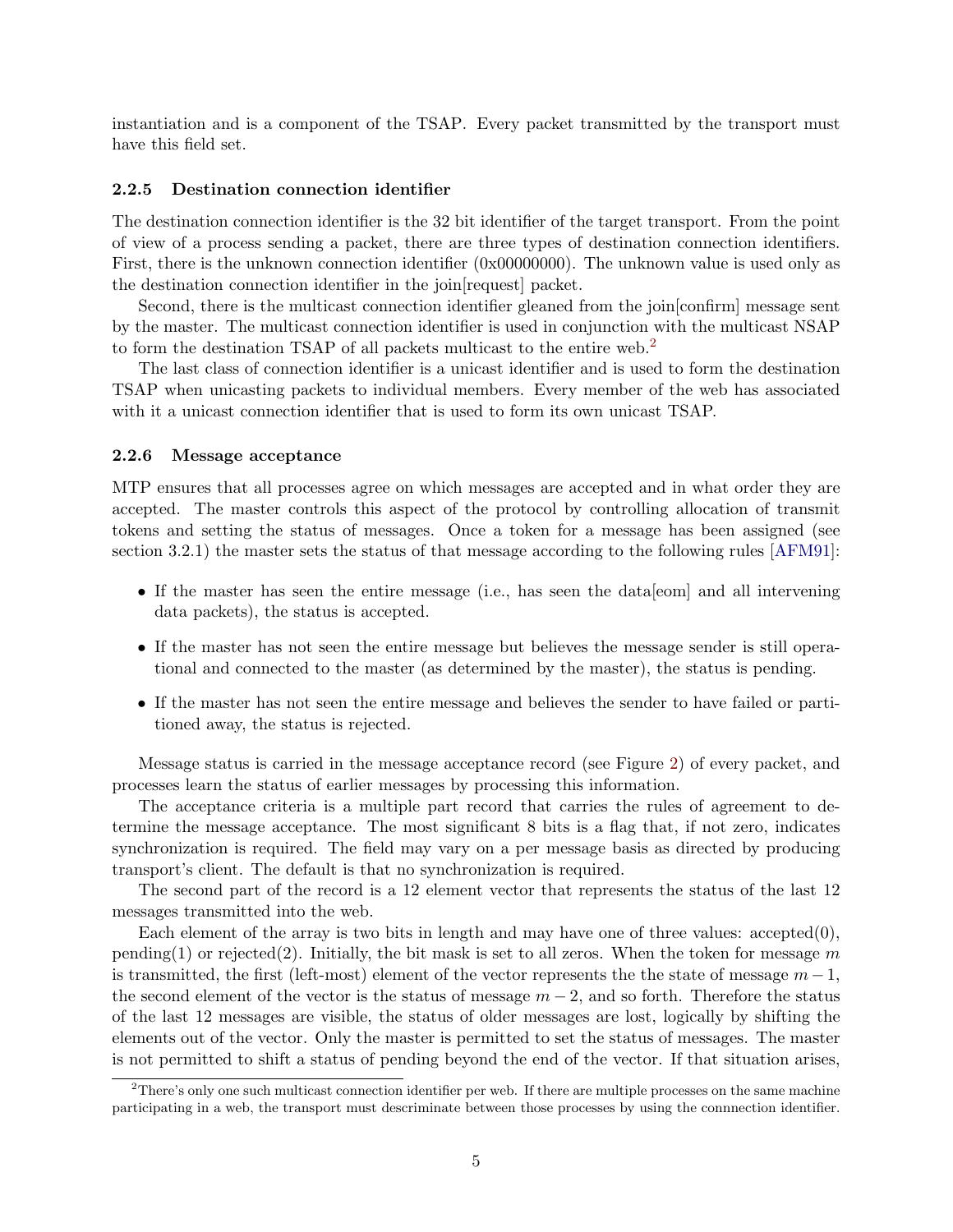

<span id="page-5-3"></span>Figure 2: Message acceptance record

the master must instead not confirm any token[request] until the oldest message can be marked as either rejected or accepted.

<span id="page-5-4"></span>Message sequence numbers are 16 bit unsigned values. The field is initialized to zero by the master when the transport is initialized, and incremented by one after each token is granted. Only the master is permitted to change the value of the message sequence number. Once granted, that message sequence number is consumed and the state of the message must eventually become either accepted or rejected. No transmit tokens may be granted if the assignment of a message sequence number that would cause a value of pending to be shifted beyond the end of the status vector.

<span id="page-5-5"></span>Packet sequence numbers are unsigned 16 bit numbers assigned by the producing process on a per message basis. Packet sequence numbers start at a value of zero for each new message and are incremented by one (consumed) for each data packet making up the message. Consumers detecting missing packet sequence numbers must send a nak[request] to the appropriate producer to recover the missed data.

Control packets always contain the message acceptance criteria with a synchronization flag set to zero (0x00), the highest message sequence number observed and a packet sequence number one greater than previously observed. Control packets do not consume any sequence numbers. Since control messages are not reliably delivered, the acceptance criteria should only be checked to see if they fall within the proper range of message numbers, relative to the current message number of the receiving station. The range of acceptable sequence numbers should be  $m - 11$  to  $m - 13$ , inclusive, where  $m$  is the current message number.

## <span id="page-5-0"></span>2.2.7 Heartbeat

Heartbeat is an unsigned 32 bit field that has the units of milliseconds. The value of heartbeat is shared by all members of the web. By definition at least one packet (either data, empty or quit from the master) will be multicast into the web within every heartbeat period.

## <span id="page-5-1"></span>2.2.8 Window

The allocation window (or simply window) is a 16 bit unsigned field that indicates the maximum number of data packets that can be multicasted by a member in a single heartbeat. It is the sum of the retransmitted and new data packets.

## <span id="page-5-2"></span>2.2.9 Retention

The retention field is a 16 bit unsigned value that is the number of heartbeats for which a producer must retain transmitted client data and state for the purpose of retransmission.